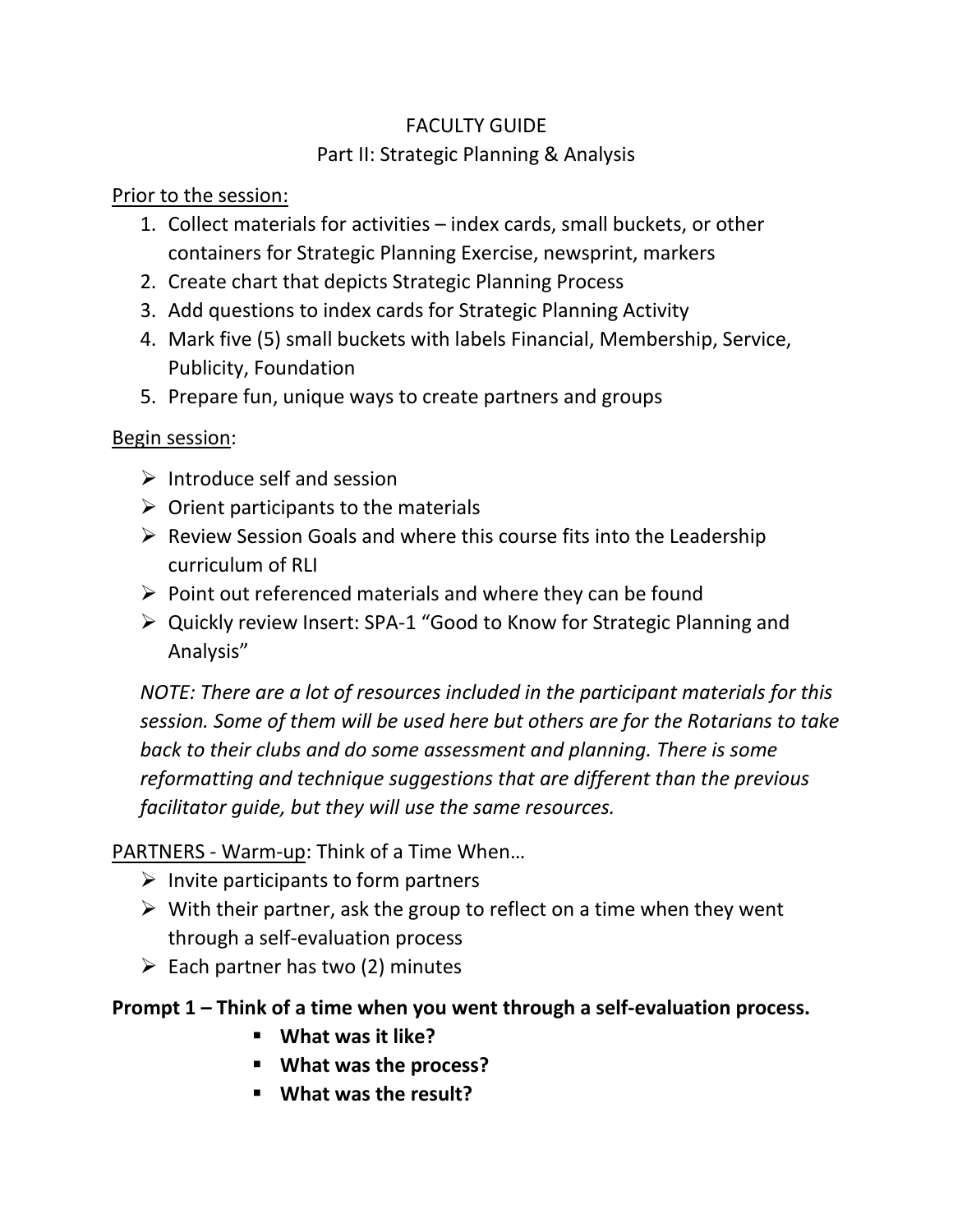- **Was it successful?**
- **Why or Why not?**

When they return from the breakout  $-$  ask for one or two examples

OPEN DISCUSSION – Why is a self-evaluation of a Rotary club important?

**Prompt 2 - Rotary clubs and Rotarians can get in a rut, doing (or not doing) certain things out of habit. The process can give all involved an opportunity for readjustment or a fresh start. Participants may bring in their own experiences from work, education, or other organizations to engage in evaluation processes and the importance of those experiences.** 

**The exercise reinforces that the club leadership cares, their time is being used effectively and their core mission of fellowship and service is important. Let's explore the questions 1) Why is a self-evaluation of a Rotary club important to the club and 2) Why is it an important exercise within the club?**

Discussion should include:

- $\triangleright$  Is the club meeting members' needs and expectations?
- $\triangleright$  Is it effective in engaging the community?
- $\triangleright$  Is it involving its members?
- $\triangleright$  Is it using the Rotary menu of service opportunities?
- $\triangleright$  Does it look and act like a Rotary club?

Exploring the Strategic Planning Process

- ➢ Draw the group's attention to the visual depicting the Strategic Planning Process. (Refer the group to page 8 of the participant manual)
- $\triangleright$  Review the Strategic Planning Process including the following points:
	- Goals
	- Desired Outcomes
	- Strategies
	- Measures and Outcomes
	- Results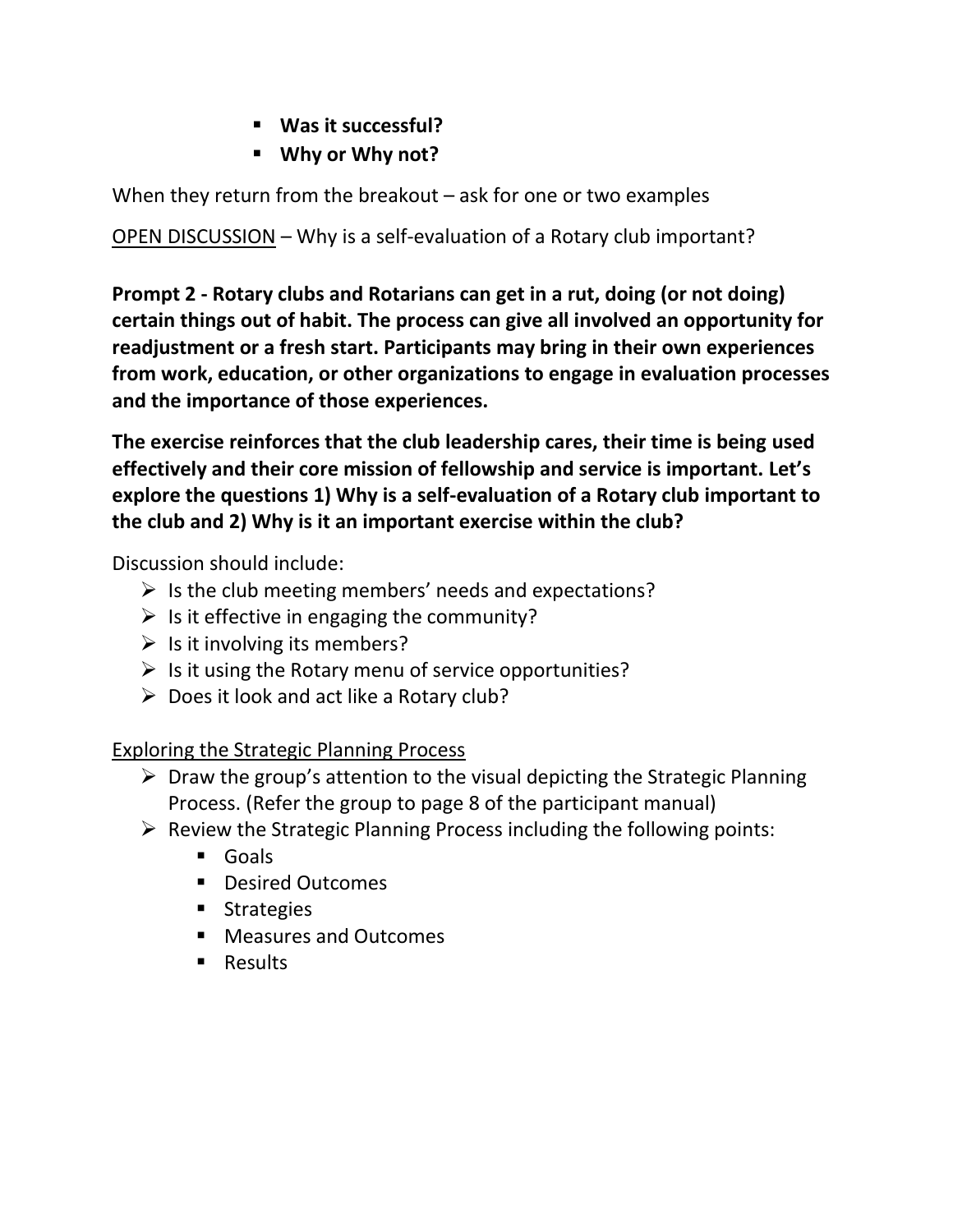#### **Strategic Planning Cycle** Goals Where do we want to go? How can we improve? **Desired** Outcomes **Mission** How do we get there? How did we do? Measures & **Strategies Targets** How do we measure success?

- $\triangleright$  Process develop a plan for identifying and implementing long-term organizational goals
- ➢ Conduct an analysis to look at External and Internal Environment in which the organization (Rotary club) finds itself
- $\triangleright$  Formulate objectives and strategies based on an assessment of these environments
- $\triangleright$  Develop procedures to implement and evaluate the strategic plan

# Strategic Planning Activity:

- $\triangleright$  Distribute index cards that have the following questions on them:
	- $\circ$  FRONT What is your club's best asset? What is best about your club?
	- $\circ$  BACK What is your club's greatest liability? What is the club's greatest challenge?
- $\triangleright$  Direct participants to find a partner and share what they recorded on their card.
- $\triangleright$  Give them two (2) minutes
- $\triangleright$  Ask participants to place their card into one of five buckets Finance/Administrative; Membership; Service: Publicity; Foundation.

**Prompt 3 – The first step in the strategic planning process is to determine where you are. With the limited time we have today we will simulate a simple assessment. These index cards contain questions on both the front and back. Respond to the questions about one of you club's assets and challenges. Share them with a partner. You have two minutes.**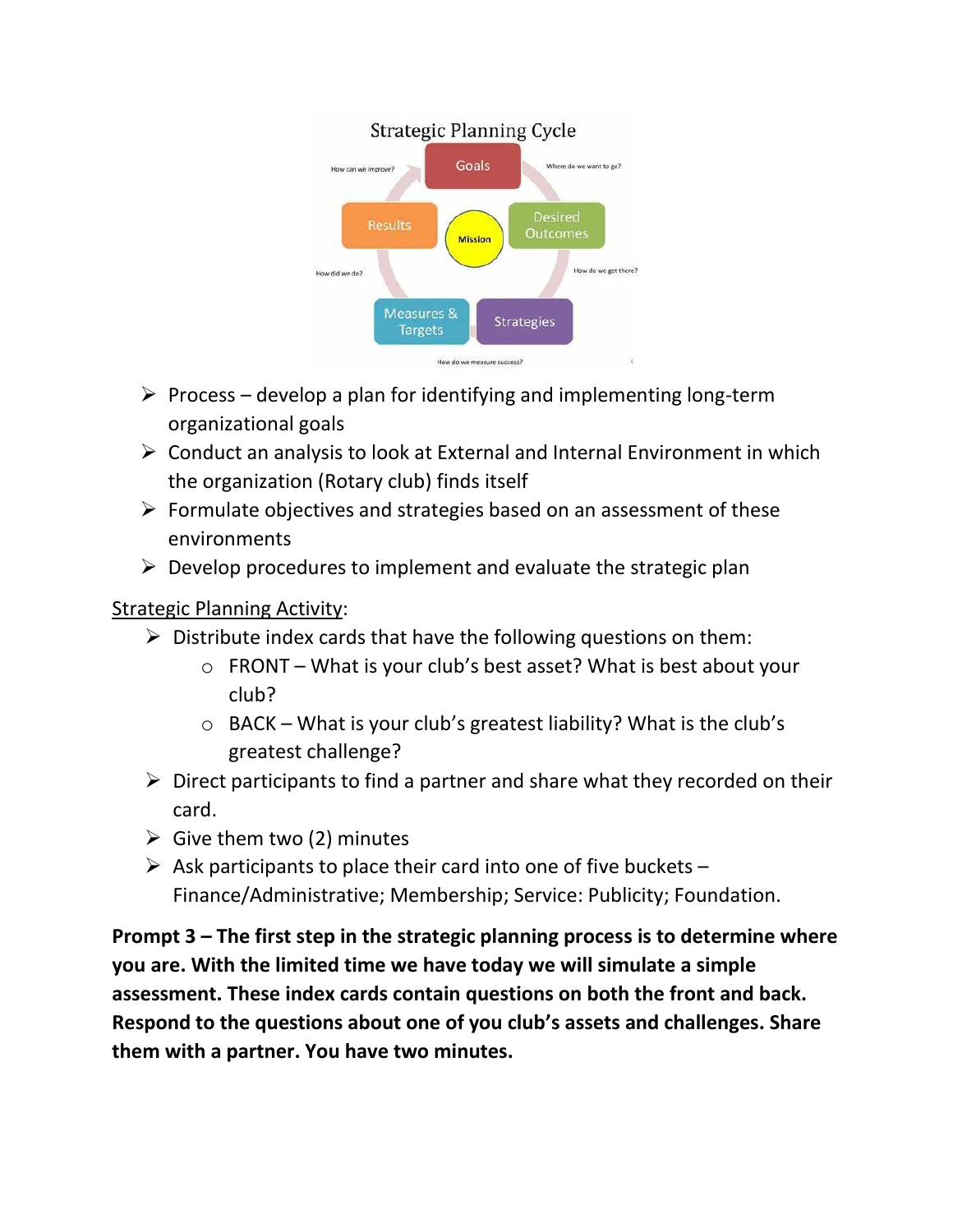**Now decide in which category your club's CHALLENGE falls – Financial; Membership; Service; Publicity or Foundation. Place your "Challenge" card in the appropriate bucket.** 

- ➢ Using the Strategic Planning Worksheet, briefly review the steps involved in strategic planning as articulated on Insert: SPA-3.
- $\triangleright$  Form groups of 3 4 people
- $\triangleright$  Have each group choose one of the buckets and then a card from the bucket. Using the challenges/liabilities indicate on the card.

**Prompt 4 – In your group, describe where you (this club) are regarding that one issue. Brainstorm where you would like to be in one year regarding that one issue. Make a plan that lays out how you will get there. You may consider the asset indicated on the opposite side of the index card to determine the action plan for this issue. You will have 10 minutes**

*NOTE: If the number of participants in this session is small, consider dividing the group in half with each group taking a card from one bucket or choose one and have the whole group work together on it.* 

## Debrief:

- $\triangleright$  Ask for a volunteer or two to share their plan.
- ➢ Point out that the Strategic Planning Process often takes commitment on the part of leadership and should involve as many members as possible.
- ➢ Direct the group's attention to Insert SPA-2 Rotary Club Self-Evaluation
- $\triangleright$  Explain that it is a self-evaluation tool that can be used with individual clubs to review current operations

## Rotary International's Strategic Plan

➢ Compare the RI Strategic Plan (Insert SPA-4) to a club's strategic plan (or what you think your club's strategic plan might include)

**Prompt 5 – The mission of Rotary International is to provide service to others, promote integrity, and advance world understanding, goodwill, and peace through our fellowship of business, professional and community leaders.** 

**The Rotary International New Strategic Plan has Four (4) Priorities**

- **1. Increase Our Impact**
- **2. Expand Our Reach**